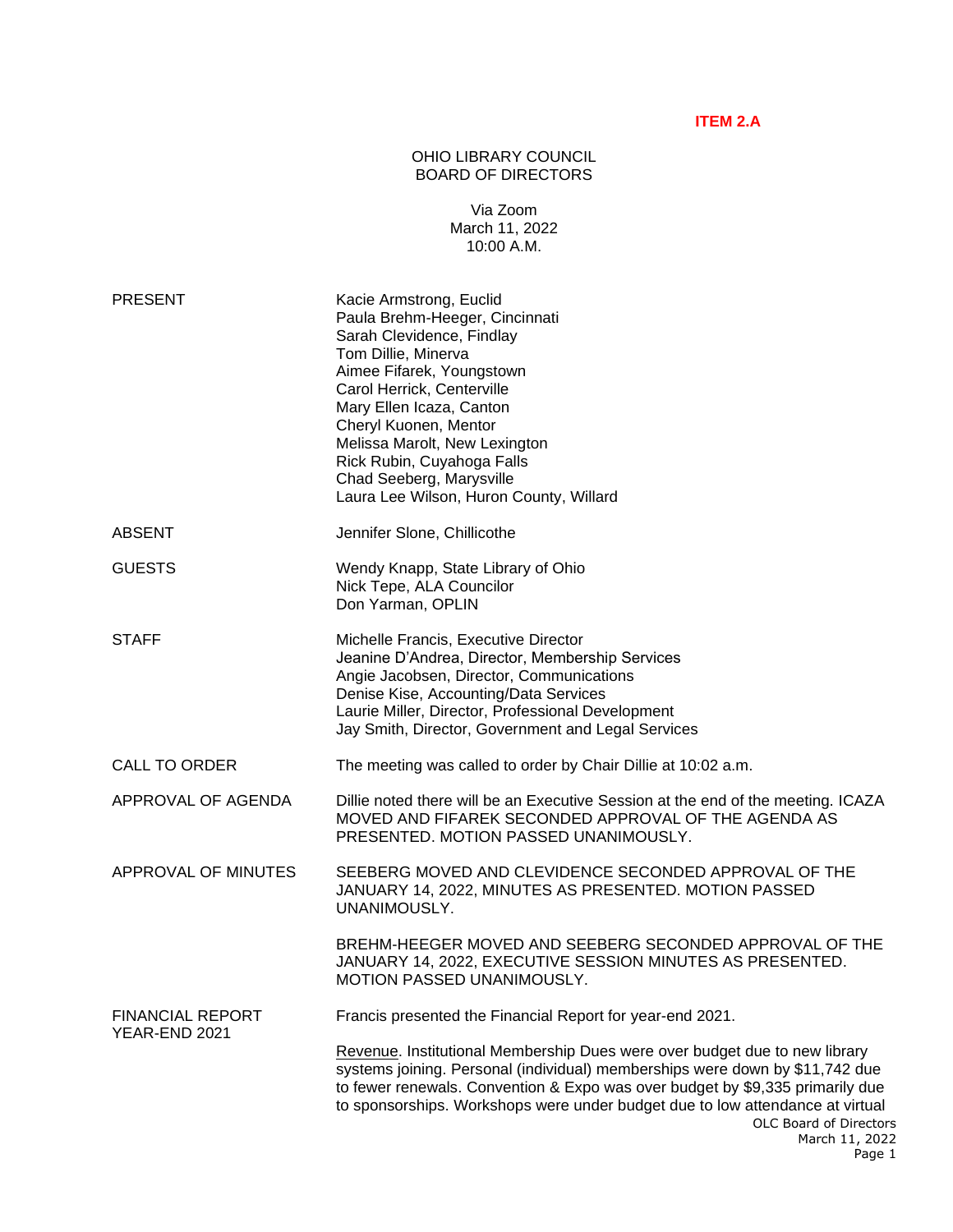events. Other income came in over budget by \$31,499 due to interest and dividends on short-term investments.

Expenses. Salaries and benefits came in under budget. Health insurance was under budget by \$39,000 due to less staff participating in the program. Payroll taxes are over budget due to payouts. Legal services are under budget due to delay and correction with invoices. Convention & Expo contractors are under budget due to being held at a smaller venue. Postage is under budget by \$4600 due to fewer mailings. Printing and Design is under budget by more than \$10,000 due to in-house design and less copying. Equipment rental for Convention & Expo was over budget by \$10,520 due to additional AV expenses and some C&E speakers switching to virtual. Convention & Expo space rental was under budget by \$8,900 due to location.

Overall, the organization came in \$131,000 to the positive for year-end. The audit is scheduled for the end of April and the Board will have a presentation from the auditors at the May meeting.

FIFAREK MOVED AND RUBIN SECONDED APPROVAL OF THE YEAR-END 2021 FINANCIAL REPORT AS PRESENTED. MOTION PASSED UNANIMOUSLY.

NOMINATING COMMITTEE KUONEN MOVED AND ICAZA SECONDED THAT THE OLC BOARD OF DIRECTORS APPOINT NIECA NOWELS, DIRECTOR, MARYSVILLE PUBLIC LIBRARY, TO SERVE AS AN AT-LARGE MEMBER ON THE OLC NOMINATING COMMITTEE FOR A THREE-YEAR TERM (2022-2024). MOTION PASSED WITH 11 AYE VOTES AND ONE ABSTENTION (Seeberg).

ENDORSEMENT-PLA Francis noted the PLA election will be held March 14 – April 6, 2022. Mary Ellen Icaza, CEO/Director, Stark County District Library is a candidate for the position of PLA Director-at-Large and has asked for the endorsement of the Ohio Library Council. Icaza is honored to be on the ballot and thanks OLC for their consideration of endorsement.

> FIFAREK MOVED AND CLEVIDENCE SECONDED TO ENDORSE MARY ELLEN ICAZA AS A CANDDATE FOR THE POSITION OF PLA DIRECTOR-AT-LARGE. MOTION PASSED WITH 11 AYE VOTES AND ONE ABSTENTION (Icaza). In addition to Icaza, OLC individual member Wendy Tressler from Columbus Metropolitan Library is on the ballot for ALA CORE President.

2023 CONVENTION The OLC staff worked with Maritz Global Events and issued an RFP for the 2023 Convention. The two options presented to the Board are Cincinnati, Sept 27-29 at Duke Energy Convention Center and Cleveland Huntington Convention Center and Global Center for Health Innovation October 25-27. As a reminder, PLA will be in Columbus in 2024.

> Armstrong noted that those in Cleveland or Northeast Ohio appreciate the thought of Cleveland. OLC has a large contingency of membership from North and Northeast Ohio. Francis noted the goal for today's agenda item is to get authorization to move forward with negotiations with Cincinnati or Cleveland.

ARMSTRONG MOVED AND KUONEN SECONDED TO GIVE OLC STAFF AUTHORIZATION TO MOVE FORWARD WITH NEGOTIATIONS WITH CLEVELAND FOR THE OLC CONVENTION IN 2023.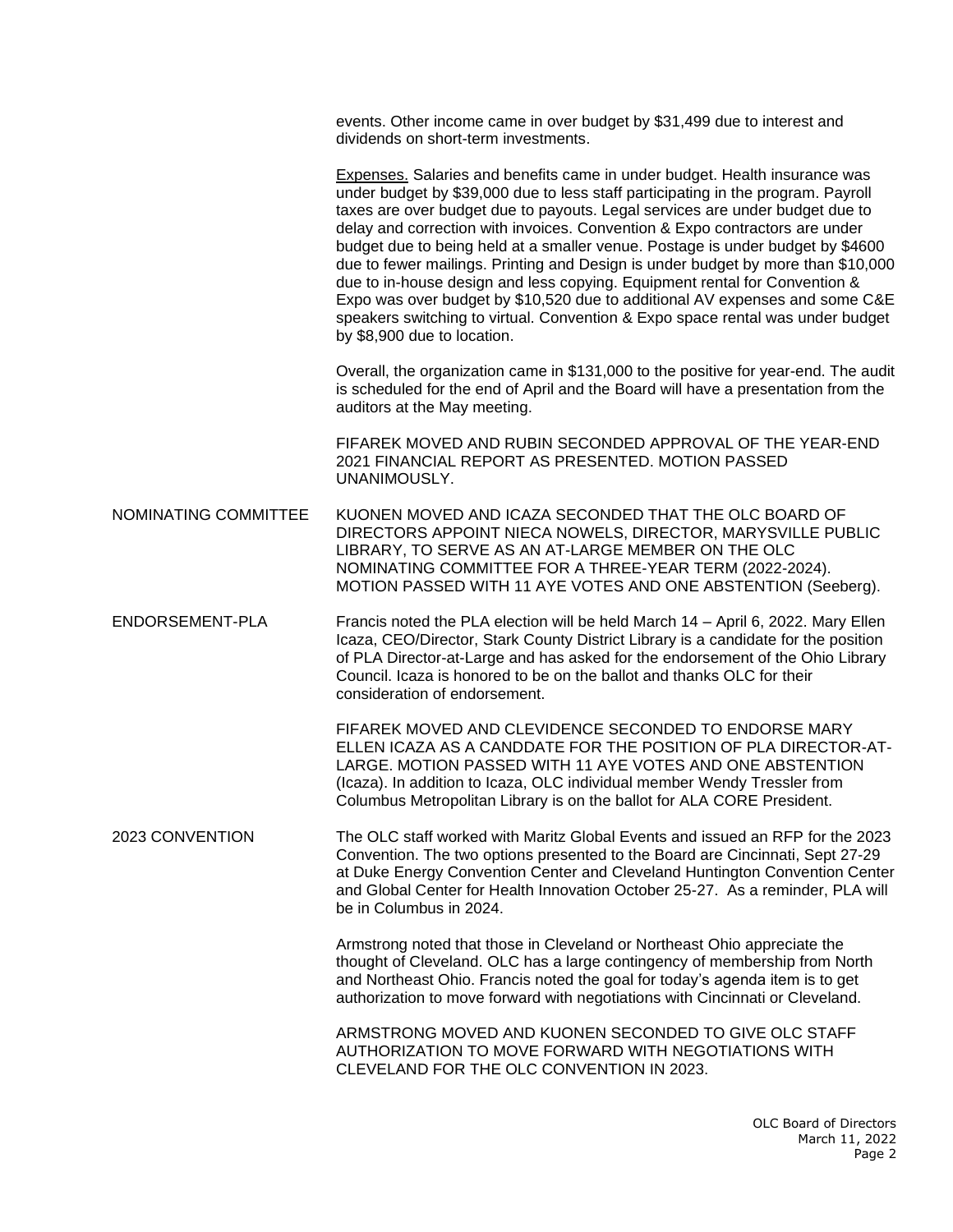BREHM-HEEGER OFFERED AN AMENDMENT TO THE PREVIOUS MOTION AND ARMSTRONG SECONDED: TO GIVE OLC STAFF AUTHORIZATION TO MOVE FORWARD WITH NEGOTIATIONS WITH CLEVELAND FOR THE OLC CONVENTION IN 2023, AND FOR THE BOARD TO CONSIDER CINCINNATI FOR THE NEXT FULL OLC CONVENTION.

ARMSTRONG MOVED AND BREHM-HEEGER SECONDED TO APPROVE THE AMENDMENT AS PRESENTED. MOTION PASSED UNANIMOUSLY.

BREHM-HEEGER MOVED AND ARMSTRONG SECONDED TO APPROVE THE FULL MOTION. MOTION PASSED UNANIMOUSLY.

Until there is a signed contract, there will be no formal announcement.

ANDREW CARNEGIE The Andrew Carnegie Award is an organizational award of OLC, given to AWARD government officials to recognize their support of public Libraries. The OLC Government Relations Committee recommends that Ohio Senate President Pro Tempore Jay Hottinger be presented the Andrew Carnegie Award.

> SEEBERG MOVED AND HERRICK SECONDED THE ANDREW CARNEGIE AWARD BE PRESENTED TO OHIO SENATE PRESIDENT PRO TEMPORE JAY HOTTINGER (R-NEWARK). MOTION PASSED UNANIMOUSLY.

JAMES COOK Francis reported the OLC currently has 11 Organizational Awards, with 8 TEEN BOOK AWARD recommended by the Awards and Honors Committee, 2 recommended by the Government Relations Committee and 1 directly recommended by the OLC Board of Directors. All OLC Organizational Awards must go through the OLC Board of Directors for final approval. In 2006, the OLC Young Adult Division proposed creating the James Cook Teen Book Award. At that time, the Board decided to not make it an organizational award, and to keep it under what is now the Teen Services Division. The award is given every other year by the Teen Services Division. The Teen Services Division then created their own James Cook Teen Book Award (JCBA) Committee that reads up to 50 books for the award and discusses the titles. Since that time, they have added their own page to the OLC website and posted the James Cook Memory Project on OLC's website. One of the original concerns the Board had was creating "memorial awards." At this time, the Teen Services Division is proposing changes to the award criteria. By way of additional background, typically only the chair of the JCBA Committee attends the Awards & Honors luncheon. At this time, the staff is recommending this be referred to the Awards and Honors Committee for additional review and have them report back to the Board with recommendations at the July Board meeting. In addition, OLC has other partnerships with outside organizations where book awards are presented and OLC provides financial support – the Buckeye Children's & Teen Book Award and the Ohioana Book Awards.

> KUONEN MOVED AND RUBIN SECONDED TO REFER THE INFORMATION FROM THE BACKGROUND REPORT FOR THE JAMES COOK BOOK AWARD TO THE AWARDS AND HONORS COMMITTEE FOR CONSIDERATION AND DISCUSSION, AND TO MAKE RECOMMENDATIONS TO THE OLC BOARD BY THE JULY BOARD MEETING. THE BOARD MAY STILL DECIDE TO ESTABLISH AN AD HOC COMMITTEE AFTER THEIR RECOMMENDATIONS. MOTION PASSED UNANIMOUSLY.

> > OLC Board of Directors March 11, 2022 Page 3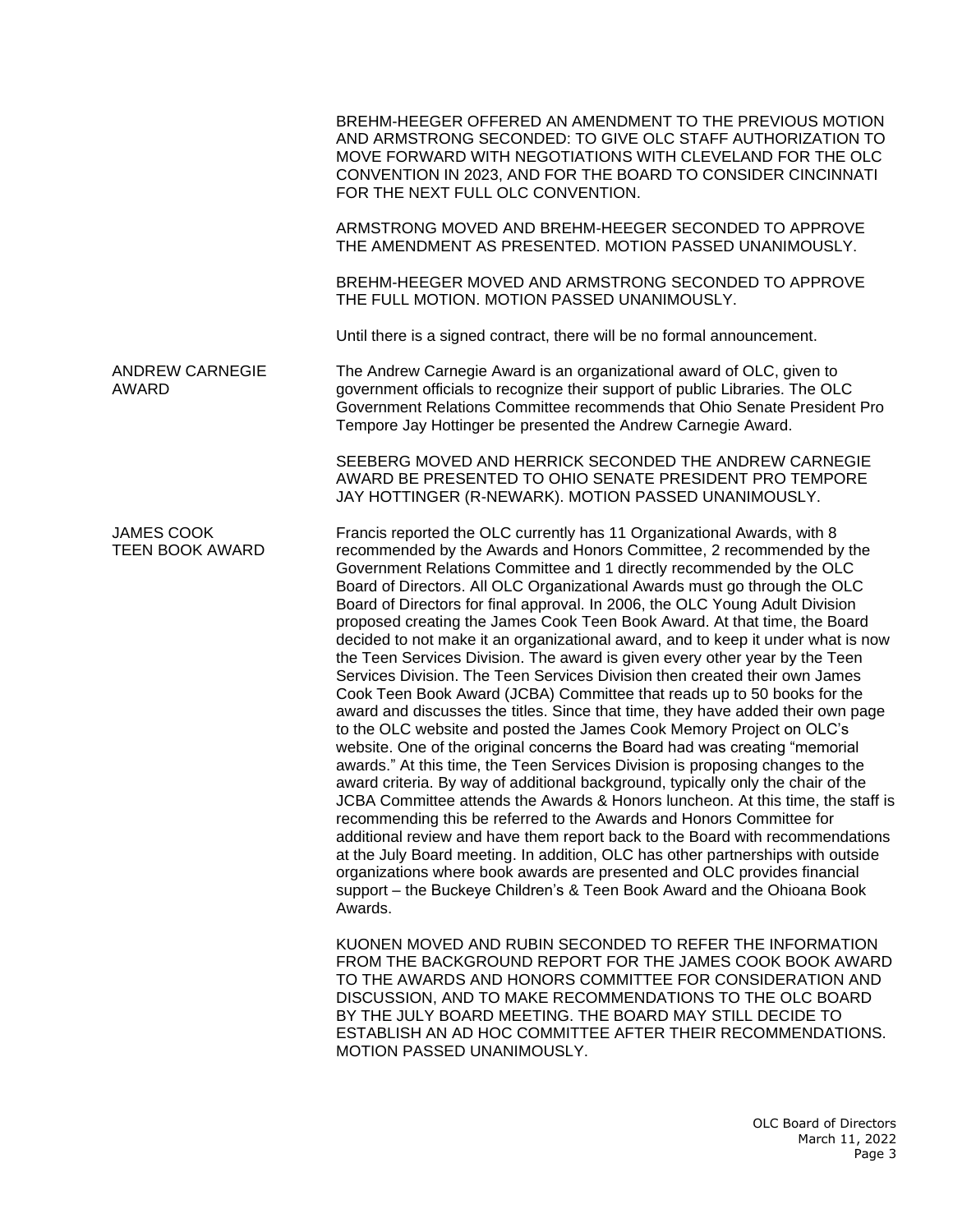|                                              | OLC BOARD OF ELECTIONS Francis noted there are four positions open on the OLC Board for election. One<br>MLIS; One Trustee and two At-Large of which one incumbent is eligible for re-<br>election. Starting next week, OLC will do a call for candidates in Access Weekly.                                                                                                                                                                                    |
|----------------------------------------------|----------------------------------------------------------------------------------------------------------------------------------------------------------------------------------------------------------------------------------------------------------------------------------------------------------------------------------------------------------------------------------------------------------------------------------------------------------------|
| OLC CHAIR'S REPORT                           | Dillie has no additional report.                                                                                                                                                                                                                                                                                                                                                                                                                               |
| ALA COUNCILOR REPORT                         | Tepe reported that ALA completed the work on the agenda at the meeting<br>formerly known as Mid-Winter. The Transforming ALA Governance (TAG)<br>committee was convened at the recommendation of the Forward Together<br>working group to determine how to make ALA governance more effective, and<br>after several years of work brought recommendations to the Council at the<br>midwinter meetings. The resolutions were postponed to the March 10 meeting. |
| <b>STATE LIBRARY</b><br><b>REPORT</b>        | Knapp had a conflict and will be joining the meeting later.                                                                                                                                                                                                                                                                                                                                                                                                    |
| <b>OPLIN</b>                                 | In addition to his written report, Yarman reported on the following:                                                                                                                                                                                                                                                                                                                                                                                           |
|                                              | OPLIN Staff and Board. Karl Jendretzky has accepted an opportunity with<br>Columbus Metropolitan Library. Jessica Dooley is taking over as OPLIN's new<br>Technology Project Manager.                                                                                                                                                                                                                                                                          |
|                                              | NorthStar Digital Literacy. OPLIN's public-facing NorthStar portal is at<br>www.digitalskillsohio.org. As soon as half the population of Ohio lives within the<br>service district of a library offering NorthStar, OPLIN will add that page to the<br>Ohio Web Library list.                                                                                                                                                                                  |
|                                              | E-rate. The FCC is proposing to take over the bidding process for e-rate and so<br>far all of the major interest groups are universally opposed. Moving to a single<br>federal portal would be difficult. There is a link in Access Weekly for a petition<br>coordinated by Funds for Learning. It encourages members to sign and add your<br>comments.                                                                                                        |
| <b>EXECUTIVE DIRECTOR'S</b><br><b>REPORT</b> | In addition to her written report, Francis reported on the following:                                                                                                                                                                                                                                                                                                                                                                                          |
|                                              | Institutional Dues. Invoices for Institutional Dues have been sent. There are a few<br>stragglers. To date, 200 library systems paid in full, 9 paid partial and 42 have<br>not paid any portion. Payments since Monday are not reflected in this report. We<br>will follow up in a couple weeks.                                                                                                                                                              |
|                                              | <b>Lifetime Members.</b> We are excited to report that we have received four lifetime<br>members since January. They were acknowledged in Access Weekly, sent thank<br>you notes from the Membership Committee and a personal thank you note from<br>Francis on behalf of the Board.                                                                                                                                                                           |
|                                              | 2022 Short-Term Reserves. As has been past practice, \$450,000 from the OLC's<br>revenue received in the first few months of 2022 will be assigned to the OLC's<br>advisors at Morgan Stanley to invest in short-term investments.                                                                                                                                                                                                                             |
|                                              | <b>OLC Employee Benefits.</b> We renewed with Medical Mutual Insurance. Only a<br>small number of staff participate in OLC's plan. OLC pays 90% of the employee<br>premium for health insurance, 80% for dependent health insurance and<br>contributes \$1,000 to their HSA. There was a very slight increase in dental<br>insurance.                                                                                                                          |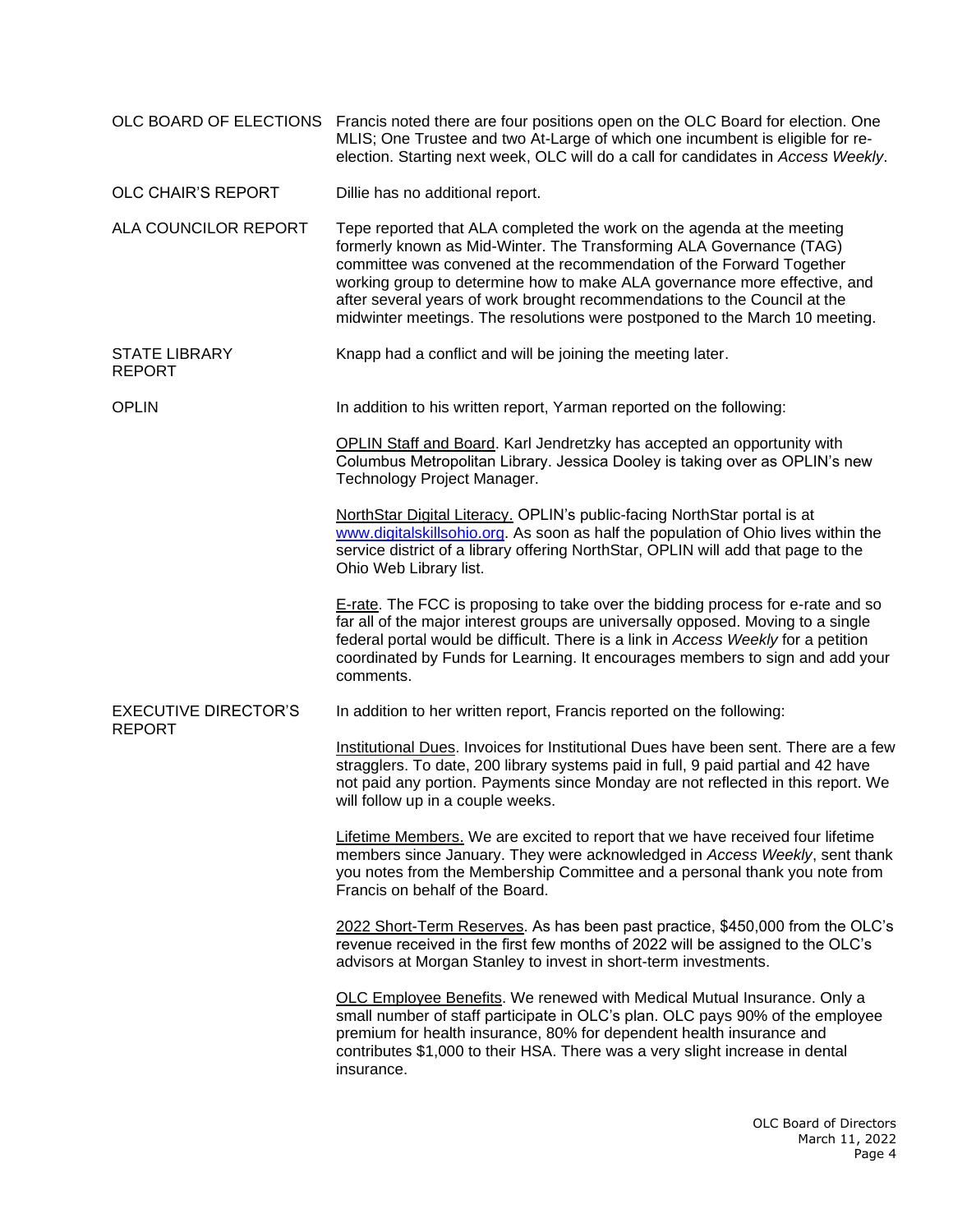OPERS Board Vacancy. Francis sent a letter on behalf of the OLC Board encouraging OPERS to consider a public library representative to fill the vacancy. They will make a final decision at the upcoming board meeting March 15-16. OLC Staff Notes. Francis celebrated her 8<sup>th</sup> anniversary on February 12. Other Projects. Francis was asked to review and provide feedback on the LSTA

review. Francis participated in workgroup on ALA's intellectual freedom campaign, to be proactive as far as book challenges and changing the conversation.

STATE LIBRARY REPORT Knapp joined the call at 11:10 a.m. and reported on the following:

Statewide Delivery. After a stringent competitive bid process and making every effort to resolve issues with the current statewide delivery service provider, the State Library, OhioLINK and Ohio Department of Administrative Services agreed to terminate the contract. Service by the vendor will end on April 15 and the new service will begin on April 18.

LSTA Five-Year Plan Evaluation. The SLO is hoping to have the plan evaluation completed by the end of the month. Every state is doing their 5-year plans.

State Library Budget. The State Library of Ohio's budget has been cut over time and there is a downturn in the number of staff. This is causing a backlog of work with government document depositories.

Brehm-Heeger asked for information regarding the SearchOhio consortia and the pause in service. Knapp reported she just heard about it and is beginning to learn that it is set up differently than she thought. The consortia decided to stop lending, noting that each consortia makes its own decision. Kuonen asked about rehiring drivers. Knapp reported there are many applicants for driver positions.

## GOVERNMENT AND LEGAL In addition to his written report, Smith reported on the following: SERVICES REPORT

Public Library Fund. State tax revenues continue to be healthy. The February PLF was up 10% over ODT's original estimate that was issued in July 2021; and \$4 million more than ODT's updated estimate issued in December 2021. In March we continue to see that rising to 16% above ODT estimates.

HB 327 – Divisive Concepts – OLC put out a Call-to-Action last Friday regarding the bill and the possibility of it being scheduled for a committee hearing. HB 327 did not appear on the agenda. Smith thanked the Board and OLC members for reaching out to legislators.

Rubin asked if OLC is coordinating behind the scenes with schools and academic libraries. OLC has had conversations day in and day out with them. Francis noted there is a joint draft letter. We are all working together, and several of the local government groups are signing on to OLC's letter. There are certain strategies in the works.

HB 51 – Open Meetings. This legislation passed and was signed by the Governor. It allows for temporary flexibility around open meetings and will expire July 1, 2022. There is conversation regarding permanent flexibility.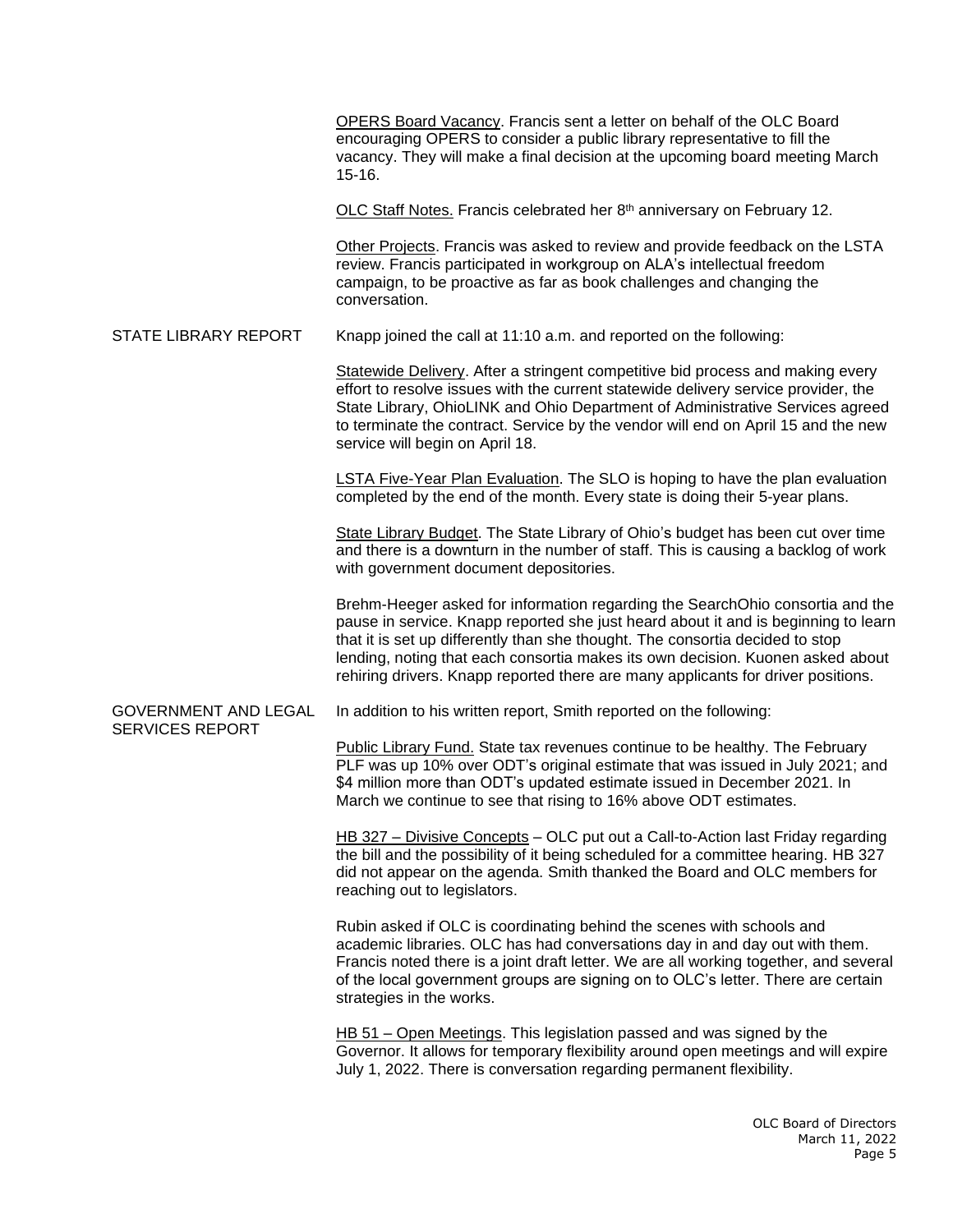|                                                                                                                                          | OLC Legislative Day. Legislative Day is scheduled for April 6 at the Sheraton on<br>Capitol Square. Talking points and resources are available on the OLC website.<br>Sen. Jay Hottinger has been invited to receive the Andrew Carnegie award. Also,<br>First Lady Fran DeWine has been invited to receive a special recognition for her<br>work with Early Child Literacy and the Imagination Library. |
|------------------------------------------------------------------------------------------------------------------------------------------|----------------------------------------------------------------------------------------------------------------------------------------------------------------------------------------------------------------------------------------------------------------------------------------------------------------------------------------------------------------------------------------------------------|
| <b>PROFESSIONAL</b><br><b>DEVELOPMENT REPORT</b><br><b>COMMUNICTIONS</b><br><b>REPORT</b><br><b>MEMBERSHIP SERVICES</b><br><b>REPORT</b> | OLC Legislative Day Prep Webinar. OLC will be hosting a Legislative Day<br>Preparation webinar on March 21, 2022. It will outline steps to take before<br>Legislative Day, including making appointments with legislators and using the<br>advocacy tools on the OLC website.                                                                                                                            |
|                                                                                                                                          | In addition to her written report, Miller reported on the following:                                                                                                                                                                                                                                                                                                                                     |
|                                                                                                                                          | 2022 OLC Convention and Expo. The Seagate Convention Center officially<br>changed their name to the Glass City Center. The new ballroom at the Glass City<br>Center will be done in August and we plan to have the General Sessions in that<br>space.                                                                                                                                                    |
|                                                                                                                                          | 2023-2025 OLC Convention and Expo. Staff have made site visits to the Dayton<br>Convention Center and attached Radisson which will be undergoing extensive<br>renovations. Staff also toured with Destination Cleveland on February 23.                                                                                                                                                                  |
|                                                                                                                                          | Adult Service and Reference Conference. The first of the stand-alone<br>conferences was yesterday. We had approximately 100 participants virtually.                                                                                                                                                                                                                                                      |
|                                                                                                                                          | Leadership and Management Conference. The conference I be held on May 20 <sup>th</sup><br>at the Great Wolf Lodge in Mason, Ohio.                                                                                                                                                                                                                                                                        |
|                                                                                                                                          | Equity, Diversity and Inclusion Conference. The conference will be held on<br>October 19th in Independence, Ohio.                                                                                                                                                                                                                                                                                        |
|                                                                                                                                          | In addition to her written report, Jacobsen reported on the following:                                                                                                                                                                                                                                                                                                                                   |
|                                                                                                                                          | Legislative Day. Resources and advocacy tools have been added to the OLC<br>website. Collateral materials are being developed for the day of the event.                                                                                                                                                                                                                                                  |
|                                                                                                                                          | Convention and Expo. Information continues to be added to the Convention and<br>Expo microsite. A save-the-date postcard will be mailed at the end of May.                                                                                                                                                                                                                                               |
|                                                                                                                                          | Awards and Honors. Articles continue to be placed in Access Weekly. Staff and<br>the Committee are looking for more creative ways to promote the program.                                                                                                                                                                                                                                                |
|                                                                                                                                          | Social Media Stats. Jacobsen noted there has been more engagement on Twitter<br>and Facebook in the past 30 days.                                                                                                                                                                                                                                                                                        |
|                                                                                                                                          | In addition to her written report, D'Andrea reported on the following:                                                                                                                                                                                                                                                                                                                                   |
|                                                                                                                                          | 2022 Membership. There was a total of 1878 individual members as of February<br>28, which is ahead of the February 2021 date.                                                                                                                                                                                                                                                                            |
|                                                                                                                                          | Quick Poll. The Committee placed a one-question poll in This Week on February<br>7 asking Directors their policy on paying individual dues for staff members. A<br>second notice was sent on February 16 via email.                                                                                                                                                                                      |
| <b>NEXT MEETING</b>                                                                                                                      | The next meetings are scheduled for May 13 at the OLC Office; July 15 at the<br>OLC Office; September 16, via Zoom; and November 18 at the OLC Office.<br>OLC Board of Directors<br>March 11, 2022<br>D <sub>2</sub> 006                                                                                                                                                                                 |